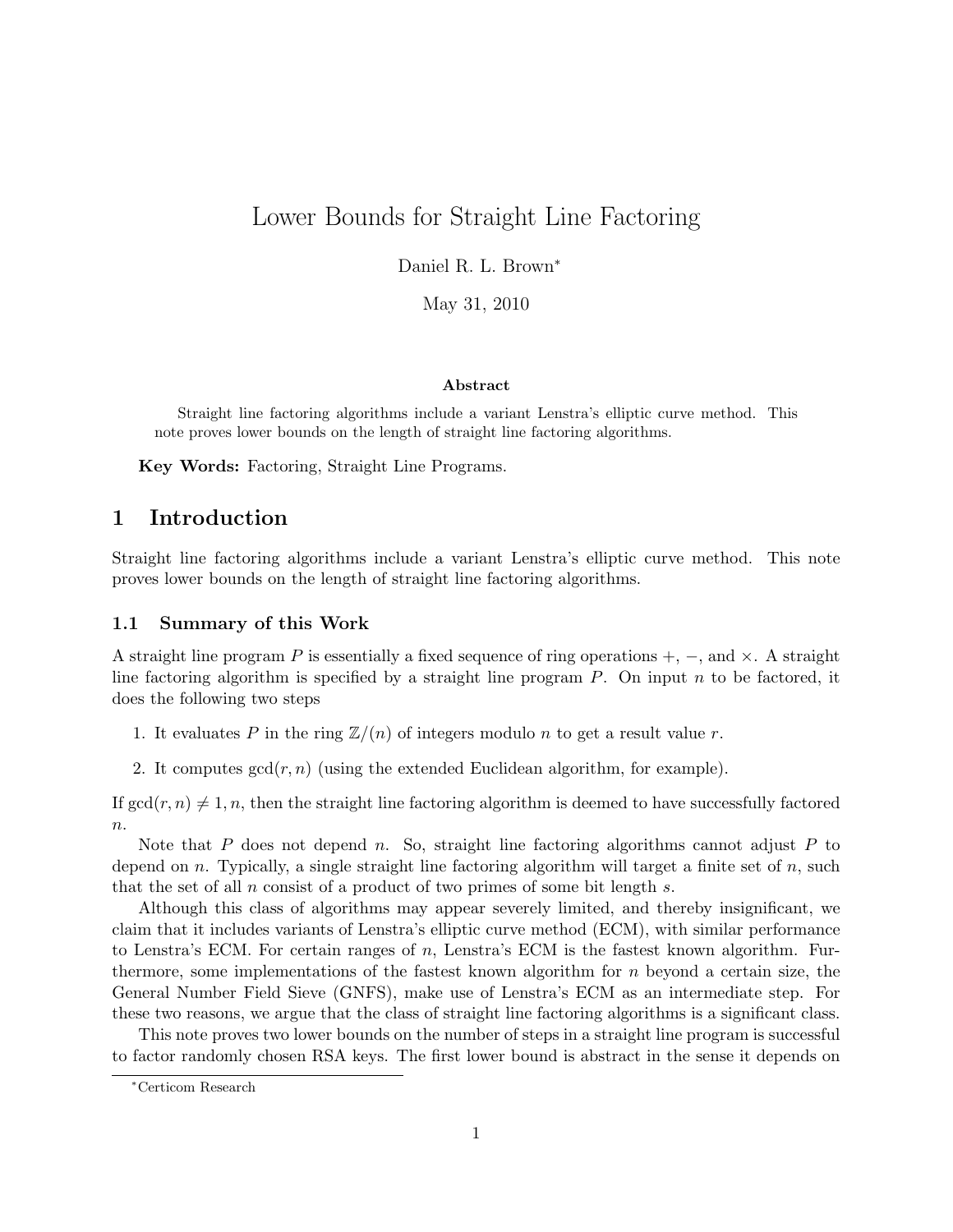an infinite set of very large integers and the concept of a length of integer, which can be difficult to determine even for much smaller integers than those in the set. The second lower bound, derived from the first, is much more concrete, but too weak to provide sufficient assurance for cryptography. The second lower bound says that the straight line program has at least a number of steps that is about equal to the number of bits in the prime factors of the RSA modulus to be factor.

Future research may improve these results. Stronger lower bounds on the lengths of integers, especially compared to their factorization may help. Better understanding the aforementioned sets of integers may help. Generalizations to a broader class of algorithms, with division, randomization, and even forms of branching, may be also be worthwhile, but may be somewhat moot unless weak concrete lower bounds for the simpler case of straight line factoring can be improved substantially.

#### 1.2 Previous Work

Riesel [\[Rie94\]](#page-9-0) describes the Pollard rho factoring method in his algebraic model. This algebraic model is essentially the class of straight line factoring algorithms. Riesel also noticed that such algorithms may be described as simply computing a huge integer modulo the number to be factored. On page 223 and 224, Riesel states

Summarizing this line of thought: Pollard's rho method may be regarded as a technique for generating huge integers, which, after  $i$  steps, contain all the small primes up to some limit  $Ci^2$  as factors, and the amount of work needed to find a specific factor of p of N is therefore  $O(\sqrt{p})$  steps. An "ideal" prime generator could, after i steps, contain the primes up to about  $Cr^i$  and would thus require only  $O(\ln p)$  steps, with each step performing in  $O(\log N)^{k+1}$  seconds, in order to identify p as a factor of N. This corresponds to polynomial time performance.

Even if such an ideal prime generator cannot be constructed, the enormous gap between the orders of magnitude  $\sqrt{p}$  and  $(\log p)(\log N)^{k+1}$  means that there is certainly much room for improvement of existing algorithms. Ultimately, the ideal could be approximated so closely that in practice, a factorization algorithm performing in nearly polynomial would be achieved.

Two interpretations of the Riesel's paragraphs are as follows:

- 1. Riesel is conjecturing that there exists a straight line factoring algorithm with a linear number of steps. This is supported by both his quoting the word ideal and conditioning the construction of such an ideal thing. Also, the word *only* suggests that an upper bound on the number is being described.
- 2. Riesel is stating a lower bound on the number of steps in a straight line factoring algorithm, thereby anticipating the result of this paper. Evidence against interpretation is the word only, which should have been at least if a lower bound were being described.

Even under the interpretation that Riesel is stating a lower bound, no formal proof of such a lower bound is evident.

Note that Riesel does not identify Lenstra's ECM as subject to his algebraic model. Perhaps this is why his algebraic model did not receive as much attention as it deserved.

For a brief survey of other work related to lower bounds, straight line programs and factorization none mentioning any lower bounds on factoring—see Appendix [A.](#page-9-1)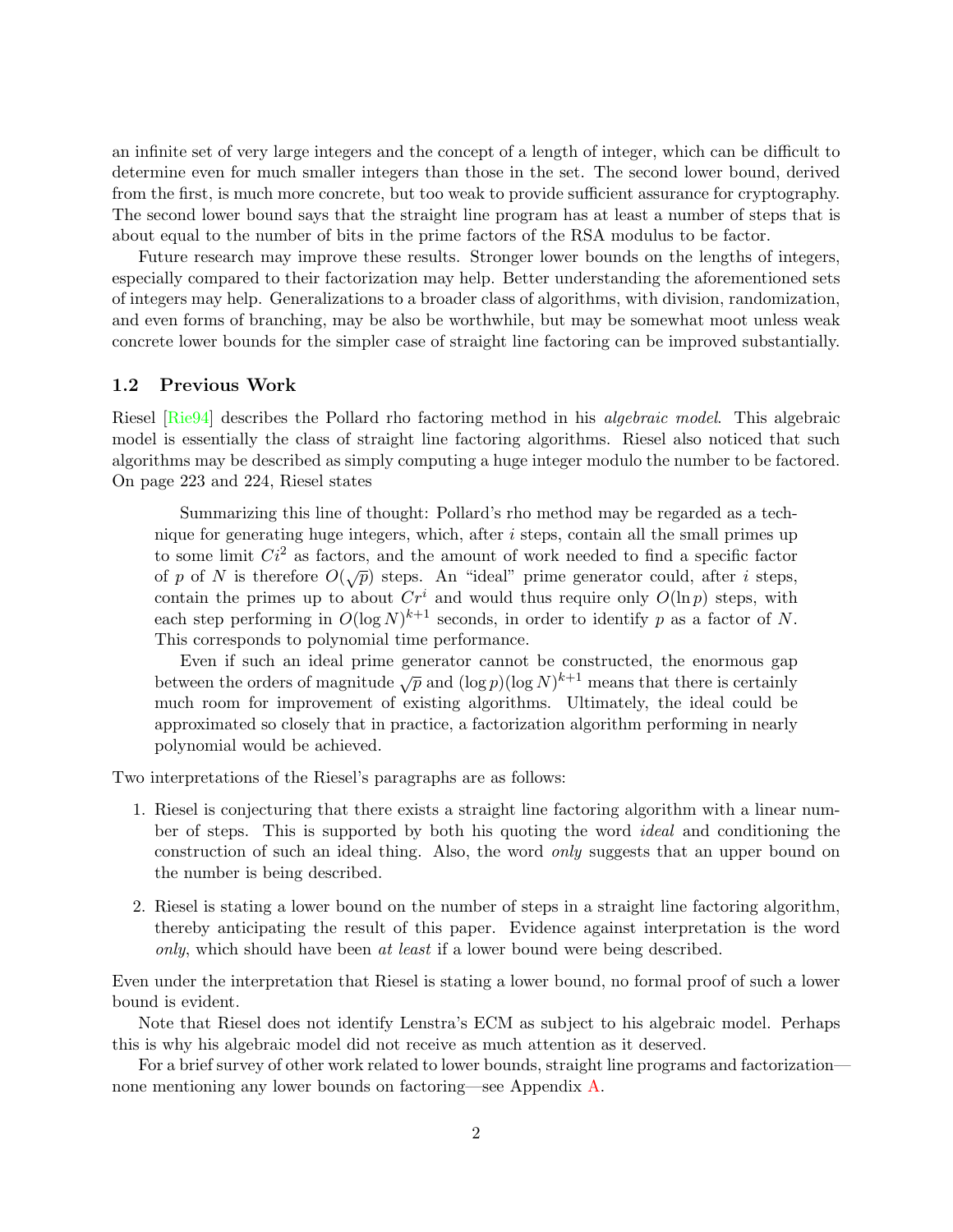### 2 Definitions

**Definition 1.** A straight line program P of length L is a sequence  $(\sigma_1, \ldots, \sigma_L)$  of steps of the form

$$
\sigma_k = (i_k, \circ_k, j_k) \tag{1}
$$

with operation  $\circ_k \in \{+, -, \times\}$  and integer indices  $0 \leq i_k, j_k < k$ . **Definition 2.** A straight line program P computes an integer  $P()$  as follows. Let  $x_0 = 1$ . Let

<span id="page-2-0"></span>
$$
x_k = x_{i_k} \circ_k x_{j_k}.\tag{2}
$$

Let  $P() = x_L$ .

<span id="page-2-1"></span>**Lemma 1.** If P is a straight line program of length L, then  $P()$  mod n can be computed using L arithmetic operations modulo n.

*Proof.* Evaluate  $x_k \mod n$  using [\(2\)](#page-2-0) and a single arithmetic operation modulo n.  $\Box$ 

Note that the naive method of computing  $P()$  as integer first, using L integer arithmetic operations, then reducing it modulo  $n$ , may be greatly exceed the cost of the method provided by Lemma [1,](#page-2-1) because as the integers  $x_k$  grow in size, so does the cost of each integer arithmetic operations upon them.

**Definition 3.** A straight line factoring algorithm  $F$  is specified by a straight line program  $P$ . On input of integer n, algorithm A does the following:

- [1.](#page-2-1) It evaluates  $r = P() \bmod n$ , using Lemma 1.
- 2. It evaluates  $f = \gcd(r, n)$ , using the extended Euclidean algorithm.

If  $f \neq 1, n$ , then F has succeeded.

Note that  $f = \gcd(P(), n)$ .

**Definition 4.** Let n be a random variable, taking integer values. Let F be a straight line factoring algorithm. The success rate  $\mu$  of F for factoring F is the probability that F succeeds when its given input is from the random variable n.

### 3 Straight Line Factoring Algorithms

#### <span id="page-2-2"></span>3.1 Trial division

This section describes a straight line variant of the trial division factoring algorithm.

**Definition 5.** Let  $m \geq 3$  be integer. Let  $L = 2m - 3$ . Let P be the straight line program of length L with steps

$$
\sigma_1 = (0, +, 0),
$$
  
\n
$$
\sigma_2 = (1, +, 0),
$$
  
\n
$$
\sigma_{2k-4} = (2k - 6, +, 0), \quad \forall 4 \le k \le m,
$$
  
\n
$$
\sigma_{2k-3} = (2k - 4, \times, 2k - 5), \quad \forall 3 \ge k \le m.
$$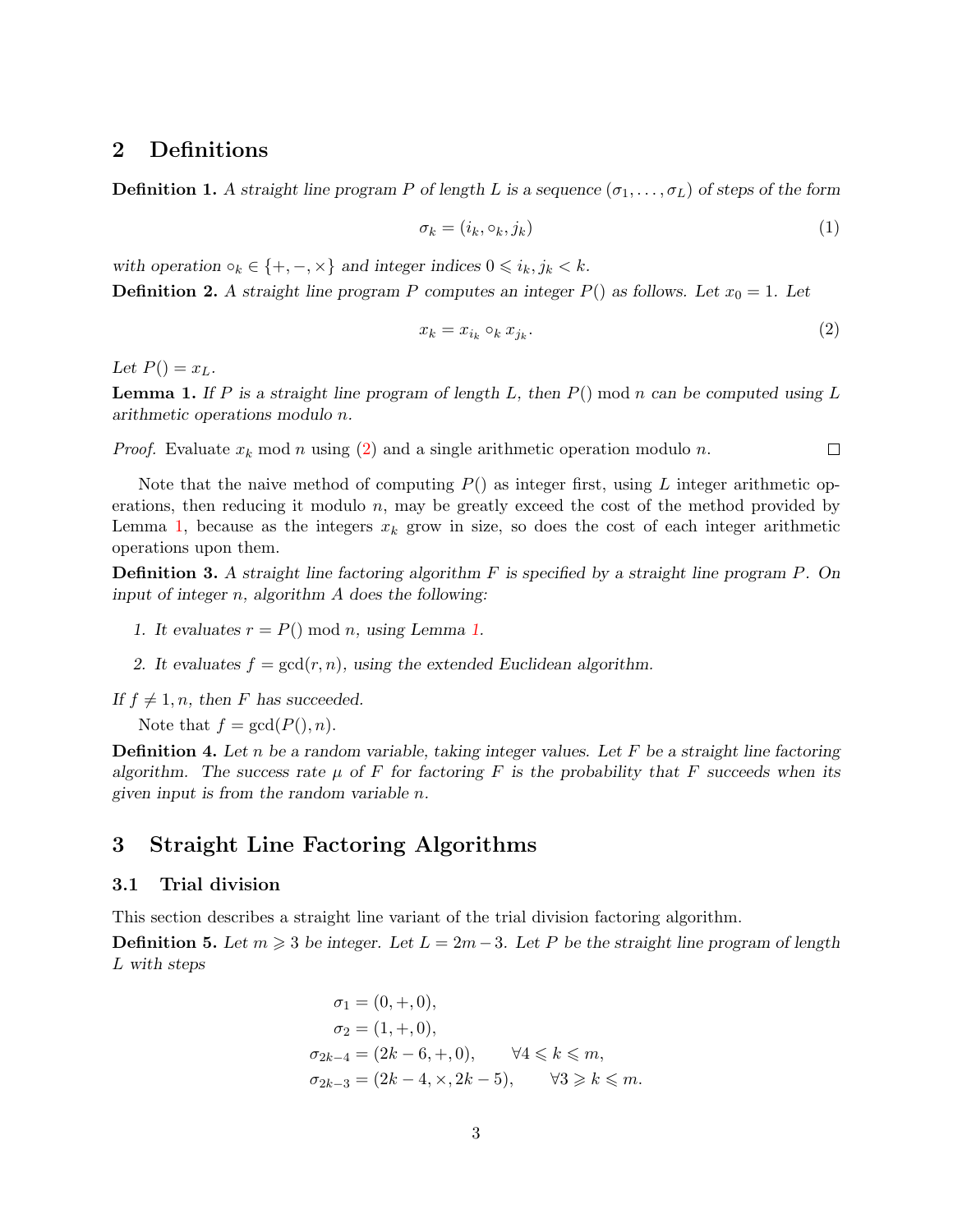**Lemma 2.**  $P() = m!$ .

*Proof.* By definition,  $x_0 = 1$ . Since  $\circ_1 = +$ , we see  $x_1 = 1 + 1 = 2$ . Since  $\sigma_2 = (1, +, 0)$ , we see  $x_2 = x_1 + x_0 = 3.$ 

We claim that  $x_{2k-4} = k$  for all  $k \ge 3$ , by induction. The base of induction is  $k = 3$ , was established above:  $x_{2(3)-4} = x_2 = 3$ . For  $k \ge 4$ , we have  $x_{2k-4} = x_{2k-6} + x_0$  because  $\sigma_{2k-4} =$  $(2k-6, +, 0)$ . Now  $x_{2k-6} = x_{2(k-1)-4}$ , which, by inductive hypothesis, equals  $k-1$ . Since  $x_0 = 1$ , we see  $x_{2k-4} = (k-1) + 1 = k$ .

We next claim that  $x_{2k-3} = k!$  for all  $k \geq 2$ . The base case of induction is  $k = 2$ , which follows from  $x_{2(2)-3} = x_1 = 2 = 2!$ , as shown above. For  $k \ge 3$ , we have  $x_{2k-3} = x_{2k-4}x_{2k-5}$  because  $\sigma_{2k-3} = (2k-4, \times, 2k-5)$ . We already established above that  $x_{2k-4} = k$ . Now  $x_{2k-5} = x_{2(k-1)-3}$ , so, by induction, we have  $x_{2k-5} = (k-1)!$ . Therefore,  $x_{2k-4} = k \times (k-1)! = k!$ .

In particular,  $P() = x_L = x_{2m-3} = m!$ .

**Lemma 3** (Heuristic). If m is sufficiently large, and n is an integer random variable uniformly distributed between 1 and  $m^2$ , then the success rate  $\mu$  of the straight line program specified by F is approximately log 2.

Sketch. A heuristic result of Dickman states that the number of positive integers below x with no prime factors larger  $x^{1/a}$  is approximately  $x\rho(a)$  where  $\rho(a)$  is the Dickman function.

Taking  $x = m^2$  and  $a = 2$ , one can see that  $\rho(2) = 1 - \log 2$ . Therefore, the probability that n has a prime factor larger than  $m$  is approximately  $\log 2$ .

For such integers n, we have  $gcd(m, n) < n$ , because n has prime factor  $p > m$ , so that  $p \nmid m!$ . If n is composite, then we will also have  $gcd(m, n) > 1$ , since any composite n must have a prime If *n* is composite, then we will<br>factor between 2 and  $\sqrt{n} < m$ .

The probability that  $n$  is prime is, by the prime number theorem, at most approximately  $1/(2 \log(m))$ , which for sufficiently large m is negligible compared to  $\log 2$ .  $\Box$ 

Other straight line variants of the trial division algorithm are possible. For example, instead of computing m!, the program P can compute the product of all primes  $\leqslant m$ . This can be obtained from the program above by insertion of some extra addition steps, and removal of multiplication. Actual construction of such a program is itself a slightly difficult problem. In this paper, however, we will ignore the difficulty associated with construction of straight line programs, and only consider the overall length of the straight line program.

#### 3.2 Pollard's  $p-1$  factoring algorithm

Pollard's  $p-1$  factoring algorithm is essentially straight line factoring algorithm. Its core consists of computing  $f = \gcd(a^M - 1, n)$  for some small integer a, such as  $a = 2$ , and some large integer M which is also product of small factors. If  $n = pq$  for primes p and q and  $p-1/M$  but  $a^M \not\equiv 1 \mod q$ , then  $f = p$ .

Of course, Pollard's  $p-1$  algorithm does not compute  $a^M-1$  fully as an integer, but rather only modulo n, as  $a^M - 1$ . This may be done by a straight line program.

 $\Box$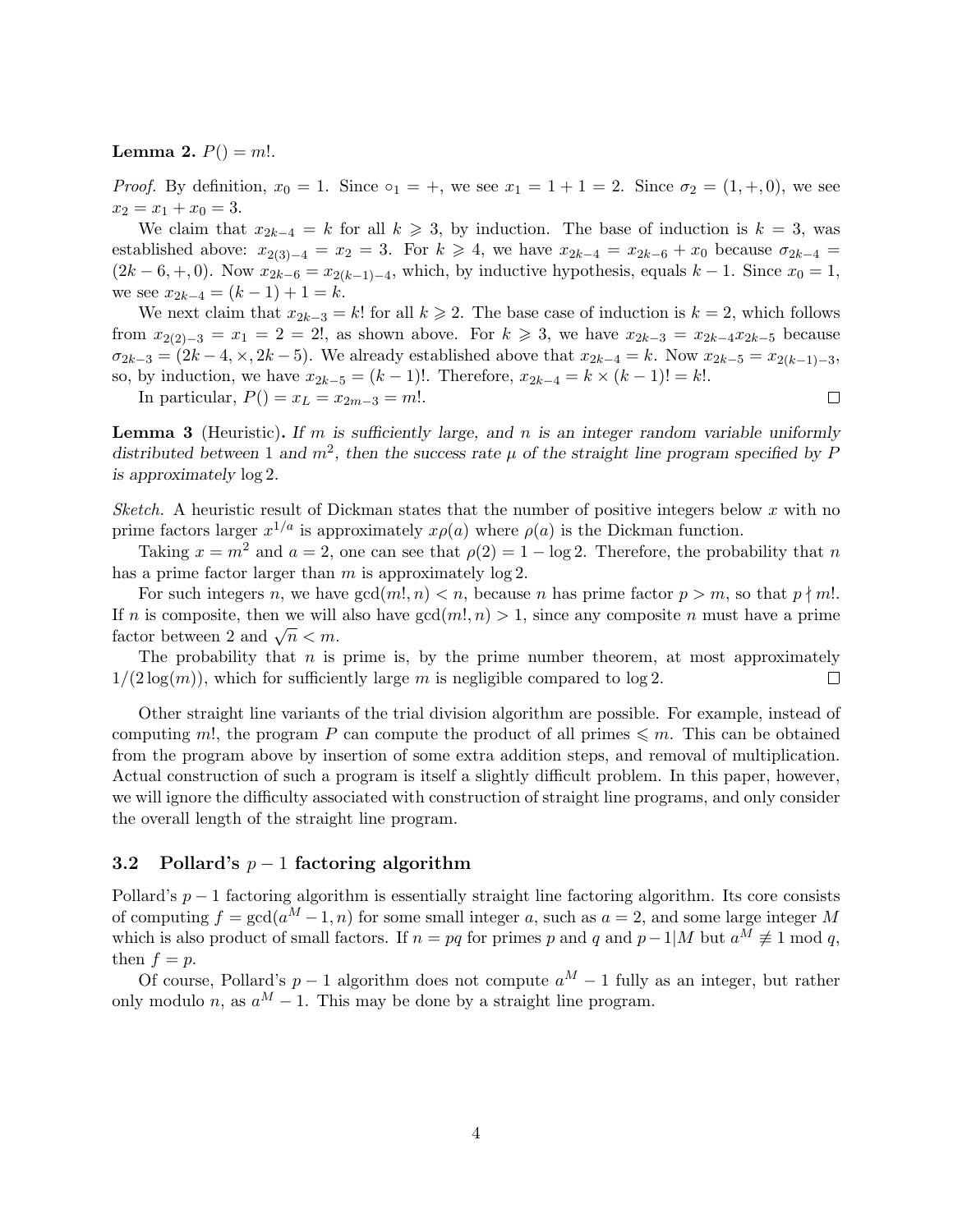For example putting  $M = m!$  and  $a = 2$ , then the following straight line program P compute  $2^M - 1$  in the following  $L = 2 + {m \choose 2}$  steps:

$$
\sigma_1 = (0, +, 0) \n\sigma_k = (k - 1, \times, t(k) + 1), \qquad 2 \le k < L \n\sigma_L = (L - 1, -, 0)
$$

where  $t(k)$  is the largest triangular integer less than  $k-1$ .

Note that a shorter program to compute the same integer can be obtained as follows. The program P above has stages wherein the  $j<sup>th</sup>$  stage it compute  $b<sup>j</sup>$  from b (where b is the result of the previous stage) by  $j-1$  repeated multiplications by b. Each stage can be shortened by using a square-and-multiply algorithm to compute  $b^j$  from b, which takes at most  $2\log_2 j$  steps. The total length is then at most about  $2m \log m$ .

The success rate of Pollard's  $p-1$  factoring algorithm is only significantly better than trial division if n has exactly one prime factor p such that  $p-1$  is a product of small primes. So, it might seem that the algorithm is not cryptographically relevant, since for  $n$  chosen with random prime factor  $p$ , the algorithm has a low success rate, unless the length is infeasibly large.

Nevertheless, this algorithm is important because Lenstra generalized it to elliptic curves. Before getting into this generalization, we can review what we have done so far.

We have described two straight line programs that compute large integers with many small factors. The first program simply multiplied small integers together to compute m!. The second program instead computed  $2^{m!} - 1$ . It so happens that the sequence  $t_n = 2^n - 1$  has the property that a|b implies  $t_a|t_b$ . Therefore, if n has many small factors, such as d, then  $t_n$  has many small factors, such as  $t_d$ . This property of a sequence is called *divisibility*. We could try to generalize this by finding other divisibility sequences.

Of course, being a divisibility sequence is no guarantee of having the small factors necessary to make a good straight line factoring algorithm. Also needed is the that earliest occurrence of a prime dividing a member of the sequence should be small.

Another view is that we work over the group  $\mathbb{F}_p^*$ , and Lenstra's generalized this group to to elliptic curve groups. Elliptic curve groups, with operations also defined in  $\mathbb{F}_p$ , have orders other than  $p-1$ , but still close to p, and it is these other orders that will provide an improvement to the success rate of factorization.

#### 3.3 Lenstra's elliptic curve method

This section first loosely outlines a straight line variant of Lenstra's elliptic curve method (ECM) factoring algorithm [\[Len87\]](#page-8-0), which we conjecture to have approximately the same complexity as Lenstra's original algorithm. Second, a more formal description is describe, including some example code.

To make Lenstra's ECM algorithm into a straight line factoring algorithm,

- 1. fix various parameters, such as those that depend on target class of numbers to factor, and fix the random choices, such as the choice of random elliptic curves and points,
- 2. perform the elliptic curve arithmetic without using division, such as by using projective coordinates, and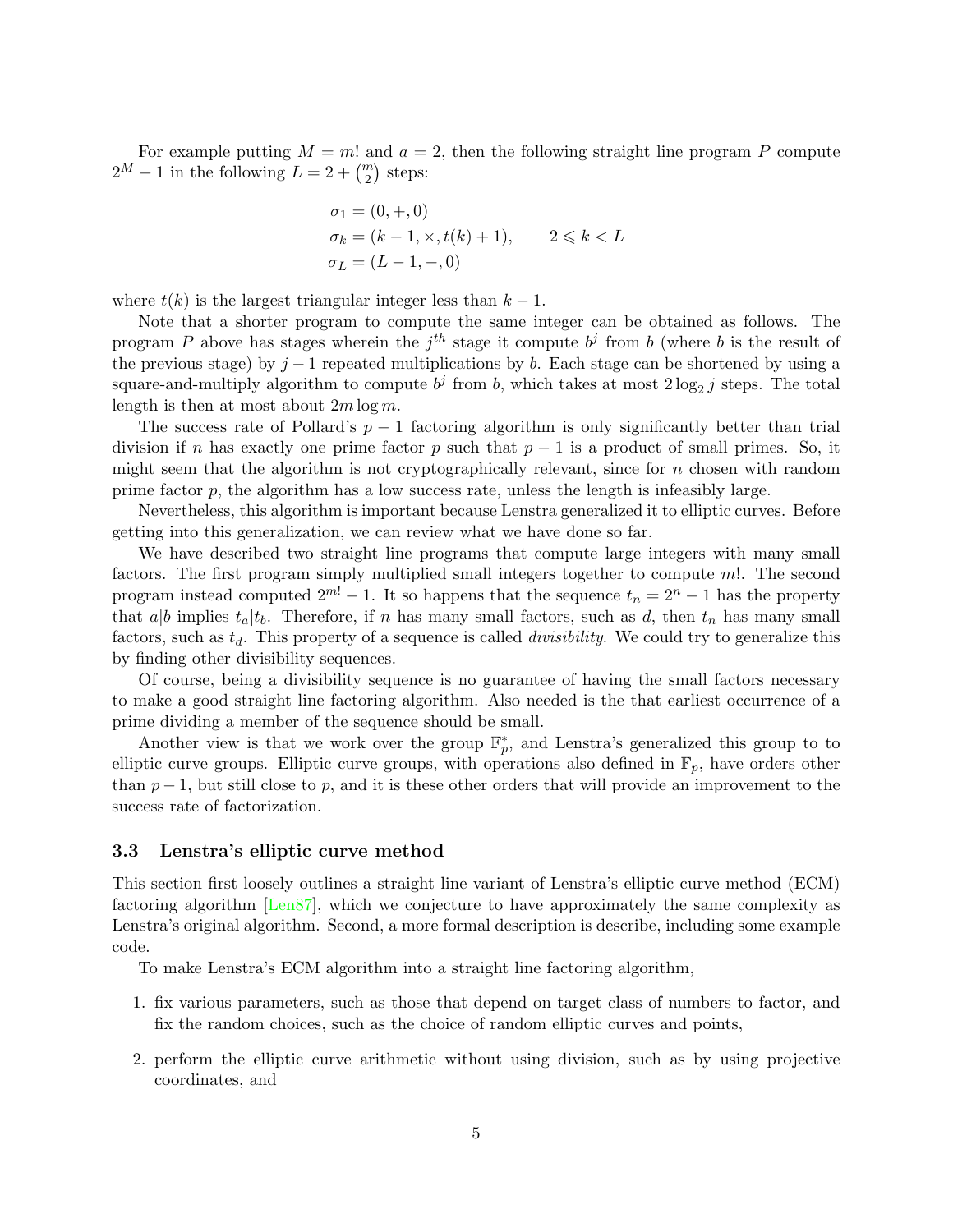3. multiply together each of certain values computed during the course of Lenstra's ECM algorithm to obtain r. Such a value could be the projective  $z$ -coordinate of a smooth large multiple of an elliptic curve point.

It suffices to compute the z-coordinates, and not to bother with the x and y coordinates. One can do this division polynomials, or more simply with elliptic divisibility sequences. This results in a brief, albeit not optimal, implementation. We give an example.

Table [1,](#page-5-0) written in J, implements a straight line variant of Lenstra's ECM. The number of curves to try is fixed to 40, and a point on each curve is effectively multiplied by 30!. The number to

```
NB. J 6.0.2
r =: 2 1 0 1
s =: 301t =: s, :rC =: 0, .(t\&0, .(0\&0, .)) :3 t
F =: | : | : | : | : | : CD =: ( | .s) , \} : FE =: | : | : | : | : | : Dmod =: x: */ p: ? 2 # 10 \hat{ } 5
pow =: |: \mathbb{O}(*/)\mathbb{O}(0|: \#^*)evn =: mod | pow & C - pow & D
odd =: mod \mid pow \& E - pow \& Fini =: \}.\mathbb{Q}:|:\mathbb{Q}:((x:\mathbb{Q}(-\mathbb{Q}),0k,0\mathbb{Q}(1 1k,)))"1)raw =: ['((evn@$:<.@-:)'(odd@$:<.@-:)@.(2|]))@.(0<])
mid =: 3&{
cur =: 3+i. 40 2
set =: \tilde{ }. mod +. mid (ini cur) raw ! 30x
```
<span id="page-5-0"></span>Table 1: J code for Straight Line Variant of Lenstra's ECM

factor in this code is mod, a product of two random primes, uniformly chosen from the first 100000 primes. The factors found, if any, are stored in the result set. Built-in J verb +. computes final gcd. Actually, the implementation above is not a strict straight line factoring algorithm because it does not multiply all the partial results, but rather computes the gcd of each partial result with the number to factor. (It could be regarded as a multi-output straight line program.)

There is no branching except in raw, where branching is made according to the bits of the multiplier, in this case 30!. Since we will fix the multiplier, we therefore have implemented a straight line program. Stange's adaptation of Shipsey's recursion, which is similar to Montgomery's ladder, for elliptic divisibility sequence is used, as follows.

For each bit in the multiplier, in this case 30!, eight consecutive entries in the elliptic curve divisibility sequence are computed. These eight entries are viewed as a vector, and the recursion involves raising these vectors to the power of matrices with nonnegative entries (for example,  $(2,3)^{\left(\begin{matrix}1&1\\0&1\end{matrix}\right)} = (6,2)$ , which is the job of the defined verb pow). The matrices needed are in the variables C, D, E, and F. The initial vector is determined by applying ini to the 40 fixed curve parameters in cur.

The length of the straight line program corresponding to the implementation above is about 242000. It can find prime factors up to size about  $2^{20}$ . The straight line version of trial division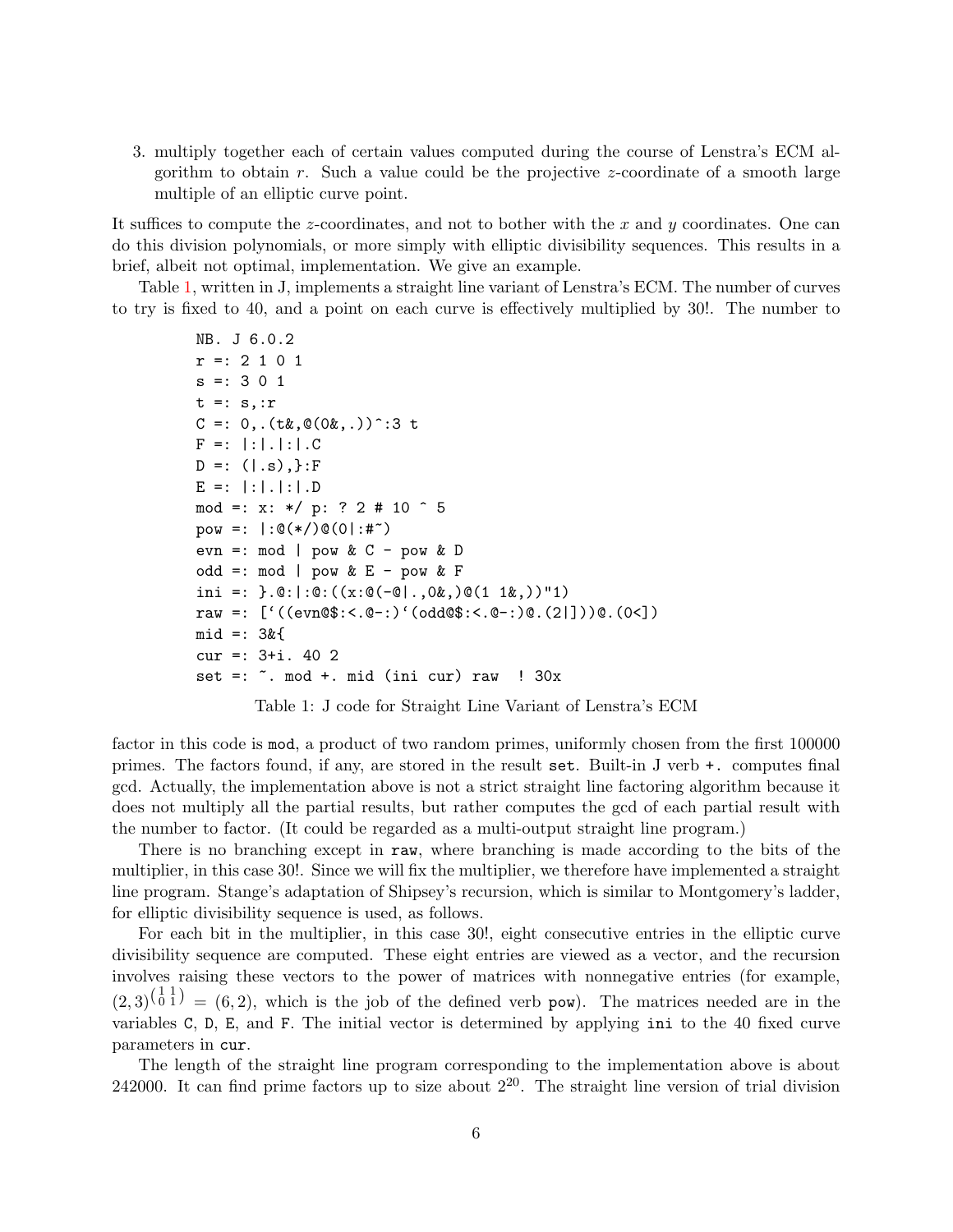described in  $\S 3.1$ , for a similar success rate, might have length about  $2^20$ , or about 8 times longer. Of course, as one factors larger and larger numbers, the ECM based programs become shorter than the comparably successful trial division based programs. A question to ask to what is the shortest straight line program that has a comparable success rate for the same class of numbers to factor. Later, we will show some theoretical and weak concrete lower bounds on the lengths of such programs.

### 4 Lengths of Integers

The length  $\lambda(n)$  of a given integer n is the shortest length L of a straight line program P such that  $P() = n$ .

Note that Shub and Smale [\[SS96\]](#page-9-2) and Moreira [\[Mor97\]](#page-8-1) write  $\tau(n)$  for  $\lambda(n)$ , Moreira calls it the cost of the integer, while Cheng [\[Che04\]](#page-8-2) calls it complexity.

Some weak bound for the length of a positive integer  $n$  are

$$
1 + \log_2(\log_2(n)) \leq \lambda(n) \leq 2\log_2(n)
$$
\n(3)

The lower bound is strict except at  $n = 2^{2^m}$ . The lower bound follows by comparison to the straight line whose first step a double, and all other steps squarings of the previous value. The upper bound is obtained from double-and-add algorithm.

Moreira proves that, for almost all  $n$ , the lower bound

$$
\lambda(n) \geqslant \frac{\log n}{\log \log n} \tag{4}
$$

and a slightly upper bound that holds for all sufficiently large  $n$ . Note that here log is to the natural base.

### 5 Lower Bounds for Straight Line Factoring

A straight line factoring algorithm A computes the homomorphic image of some integer  $I$ , using a straight line program P, in the ring  $\mathbb{Z}/(n)$  where n is the integer to factored. It follows that the length L of this factoring algorithm is at least  $L \geq \lambda(I)$ .

#### 5.1 An Abstract Lower Bound

Assuming that A has success rate  $\mu$  for random variable n, the probability that  $gcd(n, I) \notin \{1, n\}$ is at least  $\mu$ . Let  $I(n, \mu)$  be the set of integers I with this property. Therefore, we have a lower bound on the length  $L$  of a straight line factoring algorithm:

$$
L \geqslant \Lambda(n,\mu) = \min_{I \in I(n,\mu)} \lambda(I) \tag{5}
$$

Of course, with no concrete knowledge about  $\Lambda(n,\mu)$ , this remains merely an abstract lower bound.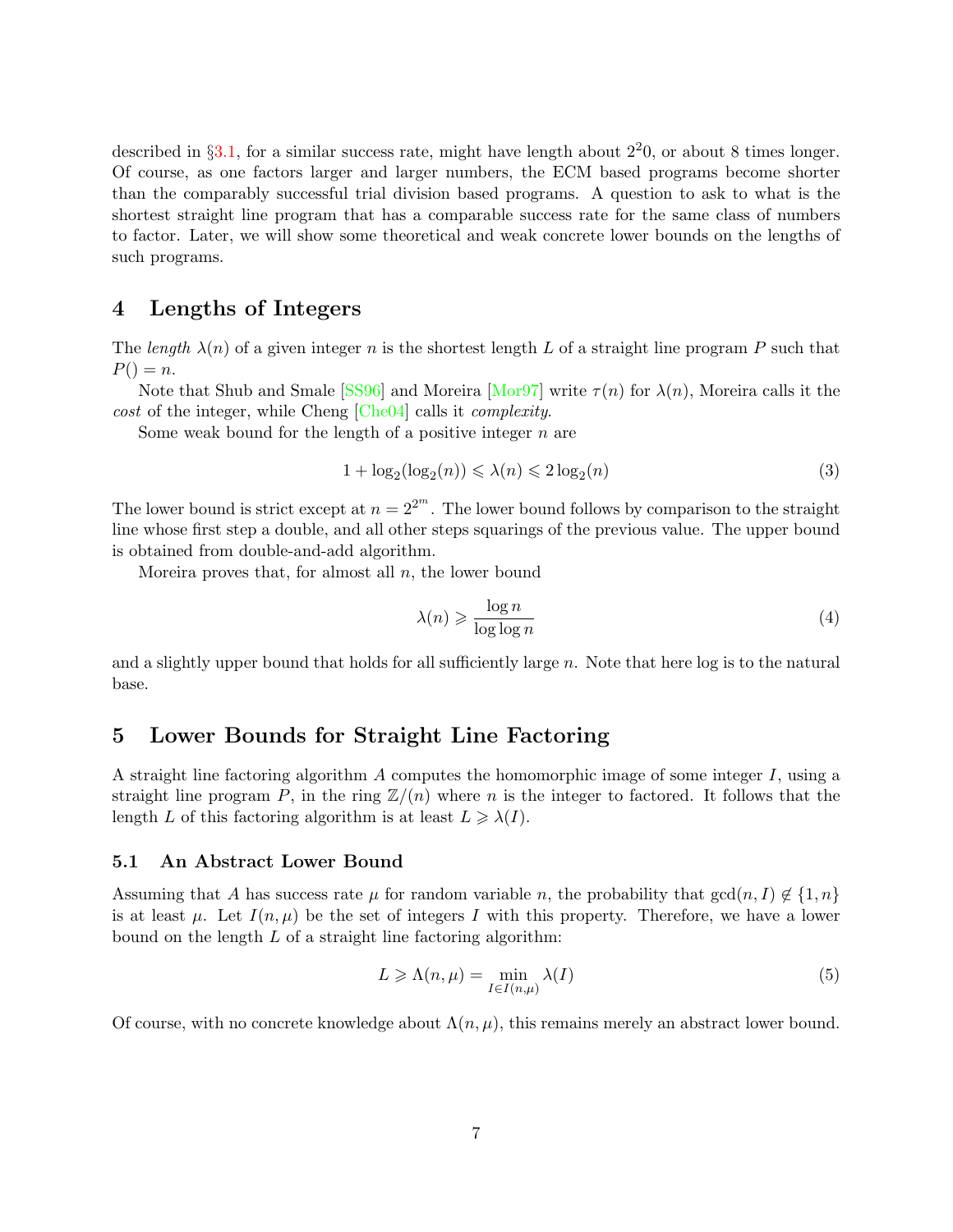#### 5.2 A Weak Concrete Lower Bound

In this section, for special cases of n and  $\mu$  of potential interest, we find a concrete lower bound below the abstract lower bound  $\Lambda(n,\mu)$ . The concrete lower bound, though, does not provide much assurance.

Suppose that  $\mu = 1/2$ . Suppose that the random variable n is generated as  $n = pq$  where p and  $q$  are identically distributed independent random variables uniformly distributed in the set  $S$ of primes integers in the interval  $(2^s, 2^{s+1})$ . For the sake of simplicity, suppose that the number of primes in  $S$  is even. (If not, just remove one prime.) For specificity, we denote this random variable by  $n_s$ . This  $n_s$  is somewhat similar to the distribution of RSA public key moduli.

The set  $I(n_s, 1/2)$  is the set of integers which are divisible by exactly half of the primes in S. Using the lower bound  $\lambda(n) \geq 1 + \log_2 \log_2(n)$ , we get a lower bound

<span id="page-7-0"></span>
$$
\Lambda(n_s, 1/4) \ge 1 + \log_2 \log_2 \frac{(2^s + |S|/2)!}{2^s!},\tag{6}
$$

by noting that for  $I \in I(n_s, 1/2)$ , we must have I at least the product of the first  $|S|/2$  numbers larger than  $2<sup>s</sup>$ .

The right-hand side of  $(6)$  is not entirely concrete, because  $|S|$  may be unknown. Rigorous concrete lower bounds can be provided, but in this paper, mere approximations will be given, but the rigorous lower bounds should be quite similar. From the prime number theorem, we derive an approximation  $|S|/2 \approx \frac{2^{s+1}}{4 \log(2^{s+1})} = \frac{2^{s-1}}{(s+1) \log(2)}$ . Let  $2^s + |S|/2 = 2^s(1+\epsilon)$  where  $\epsilon \approx$  $1/(2(s+1)\log(2))$ . Taking Stirling's approximation, that  $\log(n) = n \log(n) - n + \frac{1}{2}$  $\frac{1}{2}\log(n)+\frac{1}{2}\log(\pi),$ we have an approximation:

$$
\log \frac{(2^s(1+\epsilon))!}{2^s!} \approx 2^s \epsilon \log 2^s - \epsilon 2^s + 2^s(1+\epsilon) \log(1+\epsilon)
$$

Using the fact that  $\epsilon$  is small, we get an approximation  $\log(1 + \epsilon) \approx \epsilon$ . Throwing away dominated terms, gives a crude approximation:

$$
\log \frac{(2^s(1+\epsilon))!}{2^s!} \approx 2^{s-1}
$$

Therefore, we get a lower bound for L of approximately s.

#### 5.3 Failure of Applying Moreira's Lower Bound

A heuristic one could try to apply is to assume that Moreira's bound holds for all  $I \in I(n,\mu)$ , since it holds for almost all integers. This heuristic would lead to the following bound:

$$
\Lambda(n_s, 1/2) \geqslant \frac{\log}{\log \log} \left( \frac{(2^s + |S|/2)!}{2^{s!}} \right),\tag{7}
$$

which, under the approximations above, amounts to something like  $\Lambda(n_s, 1/2) \geq 2^{s-1}/s$ . This lower bound seems too high, because straight line versions of Lenstra's elliptic curve method of factoring seem to have lower lengths than this heuristic lower bound. In fact, applying this heuristic yields a lower bound approximately matching the cost of straight line version of the trial division method. So, assuming the Moreira lower bound over all of  $I(n,\mu)$  seems like an incorrect heuristic. In other words, Lenstra's ECM computes an integer I for which  $\lambda(I)$  is significantly less than Moreira's lower bound.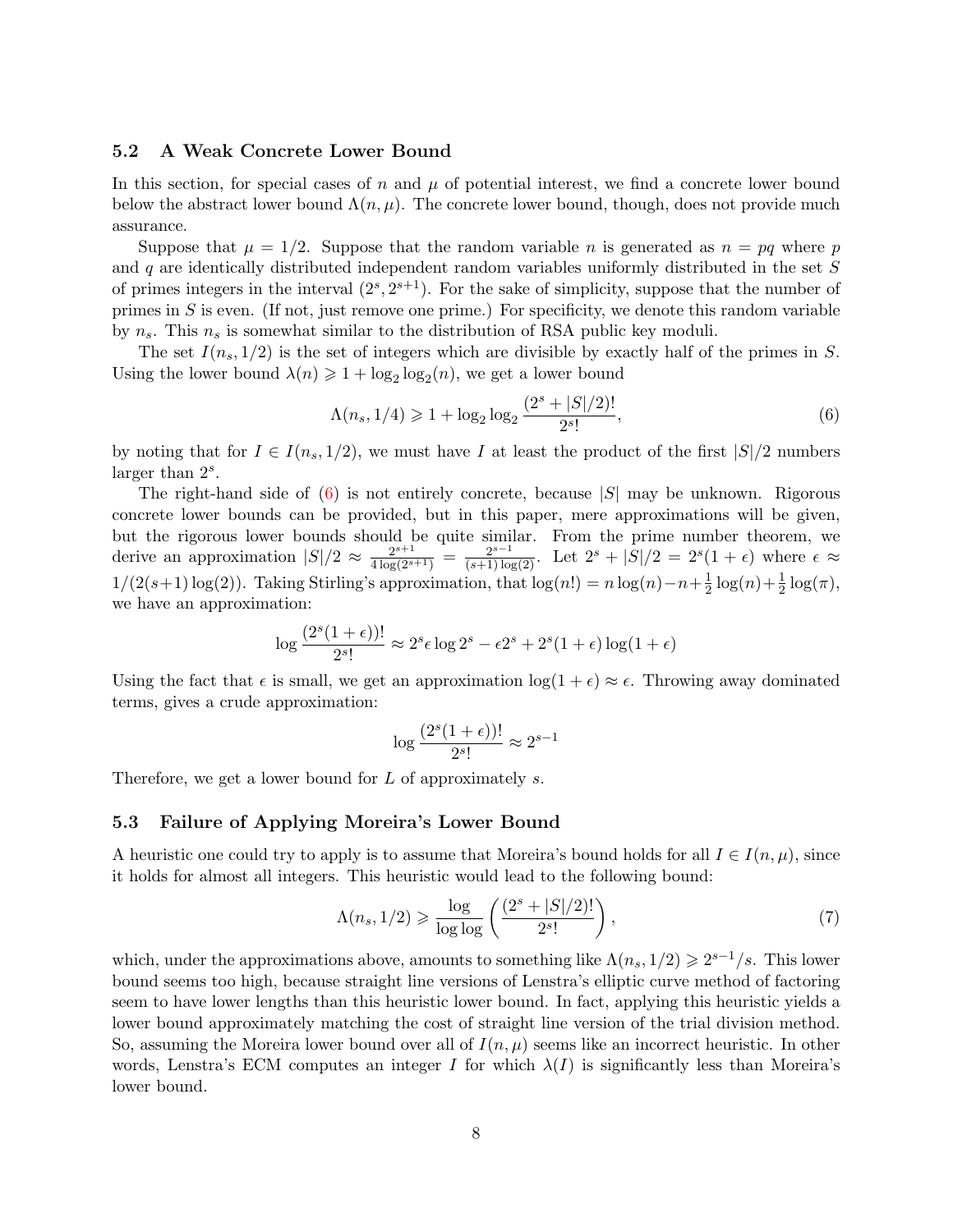# 6 Conclusion

A linear lower bound on the length of integral-generic factoring algorithms was given. A linear lower bound can be given for the number of bit operations for the addition and multiplication operations of the ring corresponding to the number to be factored. This results in a quadratic lower bound for the number of bit operations for an integral-generic factoring algorithm. This lower bound is no better than the cost of RSA decryption operation. So, there is room for improvement. It is natural to hope that the lower bounds can be improved, and such would be worthy exercise even if one only ever obtains a polynomial lower bound.

## Acknowledgments

Dan Bernstein pointed out Riesel's work. Anonymous CRYPTO 2010 reviewers revealed faults in at least the exposition of this material, whose resolution is ongoing.

# References

- <span id="page-8-5"></span>[AM09] D. AGGARWAL AND U. MAURER. Breaking RSA generically is equivalent to factoring. In A. Joux (ed.), Advances in Cryptology — EUROCRYPT 2009, no. 5479 in LNCS, pp. 36–53. IACR, Springer, Apr. 2009.
- <span id="page-8-6"></span>[BV98] D. Boneh and R. Venkatesan. Breaking RSA may be easier than factoring. In K. NYBERG (ed.), Advances in Cryptology —  $EUROCRYPT'$  '98, no. 1403 in LNCS, pp. 59–71. IACR, Springer, May 1998. [http://crypto.stanford.edu/](http://crypto.stanford.edu/~dabo/abstracts/no_rsa_red.html)∼dabo/abstracts/ no rsa [red.html](http://crypto.stanford.edu/~dabo/abstracts/no_rsa_red.html).
- <span id="page-8-2"></span>[Che04] Q. Cheng. On the ultimate complexity of factorials. Theoretical Computer Science, 326(1–3):419–429, Oct. 2004.
- <span id="page-8-3"></span>[DK09] I. DAMGÅRD AND M. KOPROWSKI. Generic lower bounds for root extraction and signature schemes in general groups. In L. KNUDSEN (ed.), Advances in Cryptology  $-$ EUROCRYPT 2002, no. 2332 in LNCS, pp. 256–271. IACR, Springer, Apr. 2009.
- <span id="page-8-0"></span>[Len87] H. W. LENSTRA. Factoring integers with elliptic curves. Annals of Mathematics, 126:649– 673, 1987.
- <span id="page-8-7"></span>[Lip94] R. J. LIPTON. Straight line complexity and integer factorization. In L. M. ADLEMAN AND M.-D. Huang (eds.), Algorithmic Number Theory, no. 877 in LNCS, pp. 71–79. Springer, may 1994.
- <span id="page-8-4"></span>[LR06] G. LEANDER AND A. RUPP. On the equivalence of RSA and factoring regarding generic ring algorithms. In X. LAI AND K. CHEN (eds.), Advances in Cryptology  $-$  ASIACRYPT 2006, no. 4284 in LNCS, pp. 241–251. IACR, Springer, Dec. 2006.
- <span id="page-8-1"></span>[Mor97] C. G. T. D. A. MOREIRA. On asymptotic estimates for arithmetic cost functions. Proceedings of the American Mathematical Society, 125(2):347–353, Feb. 1997.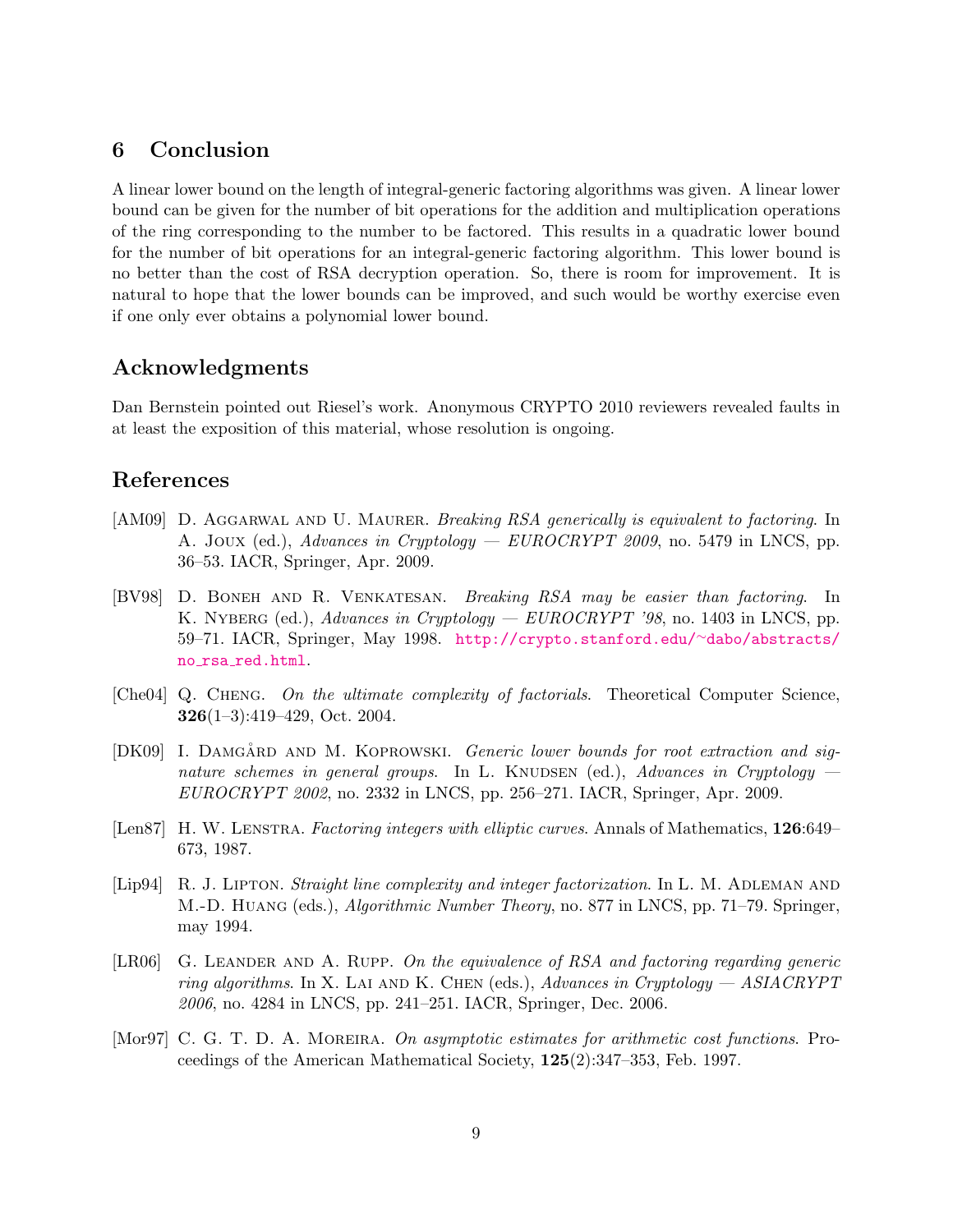- <span id="page-9-0"></span>[Rie94] H. Riesel. Prime Numbers and Computer Methods for Factorization, Progress in Mathematics, vol. 126. Birkhäuser, 2nd edn., 1994.
- <span id="page-9-4"></span>[Sha79] A. SHAMIR. Factoring numbers in  $O(\log n)$  arithmetic steps. Information Processing Letters, 8(1):28–31, 1979.
- <span id="page-9-3"></span>[Sho97] V. SHOUP. Lower bounds for discrete logarithms and related problems. In W. FUMY (ed.), Advances in Cryptology — EUROCRYPT '97, no. 1233 in LNCS, pp. 256–266. IACR, Springer, May 1997.
- <span id="page-9-2"></span>[SS96] M. SHUB AND S. SMALE. On the intractability of Hilbert's nullstellensatz and an algebraic version of "NP  $\neq$  P". Duke Mathematical Journal, 81(1):47–54, 1996.

### <span id="page-9-1"></span>A Related Work

Shoup [\[Sho97\]](#page-9-3) introduced the generic group model and proved lower bound the difficulty of solving the discrete logarithm problem in this model. Damgård and Koprowski [\[DK09\]](#page-8-3) extended Shoup's model to groups with unknown order, and imply a lower bound of the difficulty of group order in this model. Their lower bound is larger than the cost of existing factoring algorithms, but such algorithms are not restricted to group operations only. Leander and Rupp [\[LR06\]](#page-8-4) introduced the generic ring model, and Aggarwal and Maurer [\[AM09\]](#page-8-5) proved that the RSA problem is as difficult as the factoring problem, in this model.

Boneh and Venkatesan [\[BV98\]](#page-8-6) essentially proved that a generic factoring algorithm with an RSA oracle could be converted into one without an RSA oracle.

Upper bounds on the difficulty of generic factoring are provided by examples of generic factoring algorithms. The trial division factoring algorithm has a version which is integral-generic. Lenstra's [\[Len87\]](#page-8-0) elliptic curve method has version that is an integral-generic factoring algorithm, and which may have similar running time.

Shamir [\[Sha79\]](#page-9-4) provides an asymptotic upper bound of  $O(\log n)$  arithmetic steps to factor n. This very low upper bound proves that factoring can only have very low lower bound in terms of number of arithmetic steps. However, Shamir's arithmetic steps include integer division, which is the floor of rational division, and these steps are excluded from the generic ring model: Shamir's algorithm is not a generic factoring algorithm and a lower bound on the number of steps in a generic factoring algorithm could exceed Shamir's upper bound on arithmetic steps.<sup>[1](#page-9-5)</sup> Furthermore, the steps in Shamir's algorithm involve arbitrarily large integers, whereas in the generic factoring, the steps measured are operations on inputs of fixed bit size. Upon conversion to bit operations, Shamir's bound becomes quite large.

Lipton [\[Lip94\]](#page-8-7) provides effectively yet another kind of upper bound: showing the factoring is no harder than computing, with a straight line program, polynomials with many distinct rational roots.

Cheng [\[Che04\]](#page-8-2) recasts Lenstra's elliptic curve method factoring as an upper bound on the straight line complexity of certain integers (which we shall call the length of integers). Our lower bounds may be expressed in terms of the length of integers, we study lower bounds for these. Cheng

<span id="page-9-5"></span><sup>&</sup>lt;sup>1</sup>The extra operations in Shamir's algorithm, integer division, can be used to implement the Euclidean algorithm for finding modular inverses, which seems to be hard to do with mere ring operations, unless factoring is easy.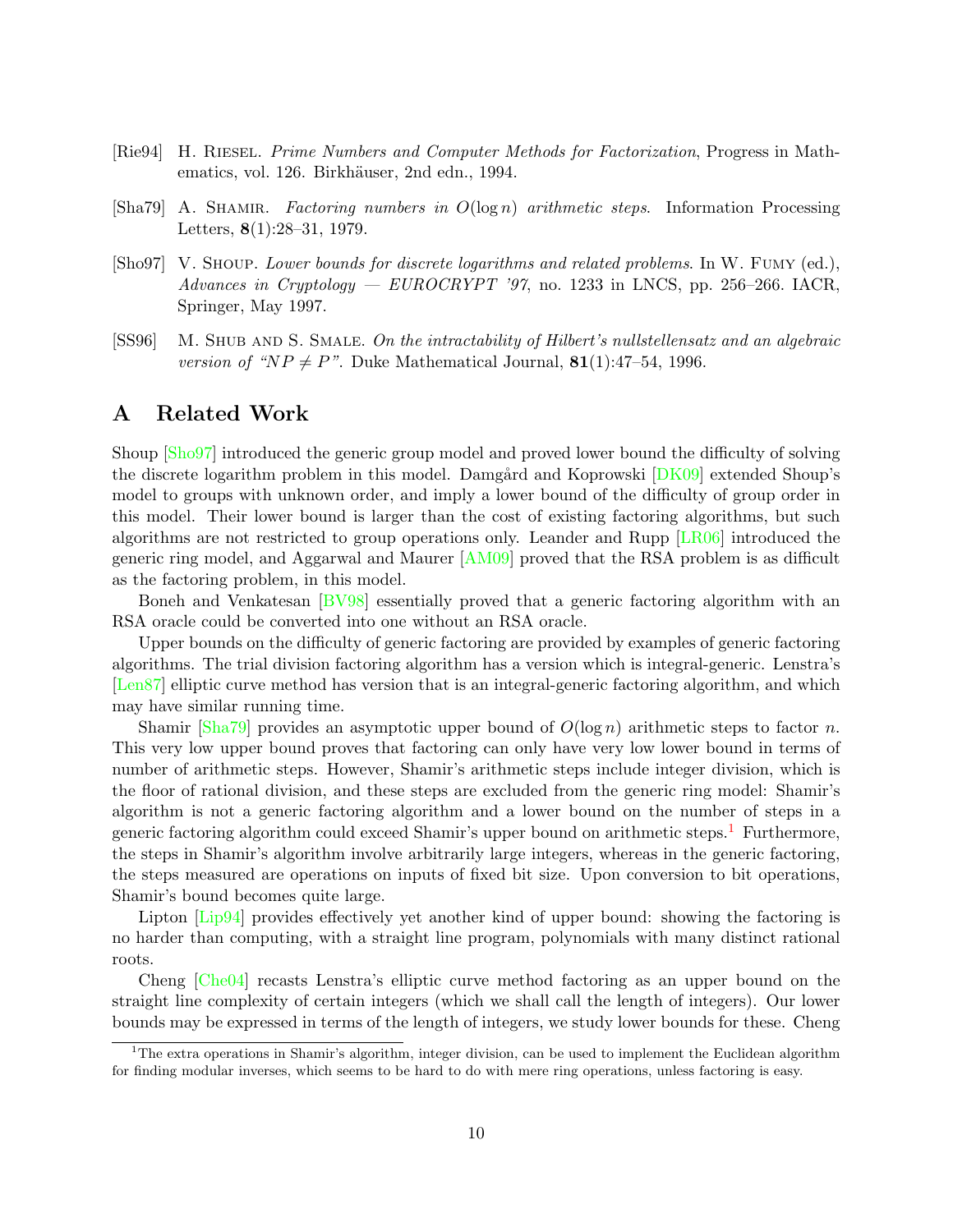[\[Che04\]](#page-8-2) later speculates about lower bounds on the lengths of integers and the possibility of certain factoring algorithms, but does not give an explicit lower bound on factoring.

Moreira [\[Mor97\]](#page-8-1) provides lower bounds on the length of almost all integers. Lower bounds of the lengths of integers are exactly what is needed in this paper, but because Moreira's bound only applies to almost all integers, it is not directly applicable, unless some heuristic assumptions are made. An adversary is not bound to choose a compute integer, but may seek one that can be computed more efficiently than average.

Shub and Smale [\[SS96\]](#page-9-2) show that the short length of certain (sets of) integers is equivalent to an algebraic version of  $NP \neq P$ . Assuming the hardness of the latter also provides a conditional lower bound on the lengths of certain integers. Perhaps this conditional lower bound can be extended to become a lower bound on integral-generic factoring algorithms.

### B Schools of Thought

One rather strict school of thought in cryptology is that a cryptographic technique should only be considered secure to the extent that it can be proved secure. This is mainly applied to advance a preference between two cryptographic techniques, where the one with better proofs of security deemed as  $secure(r)$ . Such preference may in fact be contrary to a well-established history of remaining unbroken under heavy use and intense scrutiny. A rationale may be that an unforeseen attack may just be waiting around the corner.

Nevertheless, many such proofs of security actually rely on unproven security assumptions, such as factoring being hard, whose security is assured primarily on well-established history of reaming unbroken under heavy and intense scrutiny. Strict adherence to the above school of thought demands seeking either proofs of security for such assumptions or other assumptions that have security proofs (or both). So, strictly speaking, this school of thought should prefer discrete logarithm cryptography (DLC) over integer factoring cryptography (IFC), because the former has better security proofs, provided by Shoup's proof, whereas integer factoring cryptography has no useful proofs. The fact that Shoup's proof for DLC has limitations is a given, but IFC has no proofs at all, so the case for DLC is better than nothing.

### C Lambda Examples

This section gives some examples of  $\lambda$  computations.

First,  $\lambda(83) = 5$ . The only length 5 integral-generic program computing 83 is:

$$
((+,0,0), (+,0,1), (×,2,2), (×,3,3), (+,1,4)).
$$

Second,  $\lambda(720) = 6$ . Seven integral-generic programs compute 720, with intermediate values given by one of the five rows of the following array:

|  |  | 1 2 3 9 27 729 720 |  |
|--|--|--------------------|--|
|  |  | 1 2 3 9 81 80 720  |  |
|  |  | 1 2 3 9 81 729 720 |  |
|  |  | 1 2 4 6 24 30 720  |  |
|  |  | 1 2 4 16 20 36 720 |  |